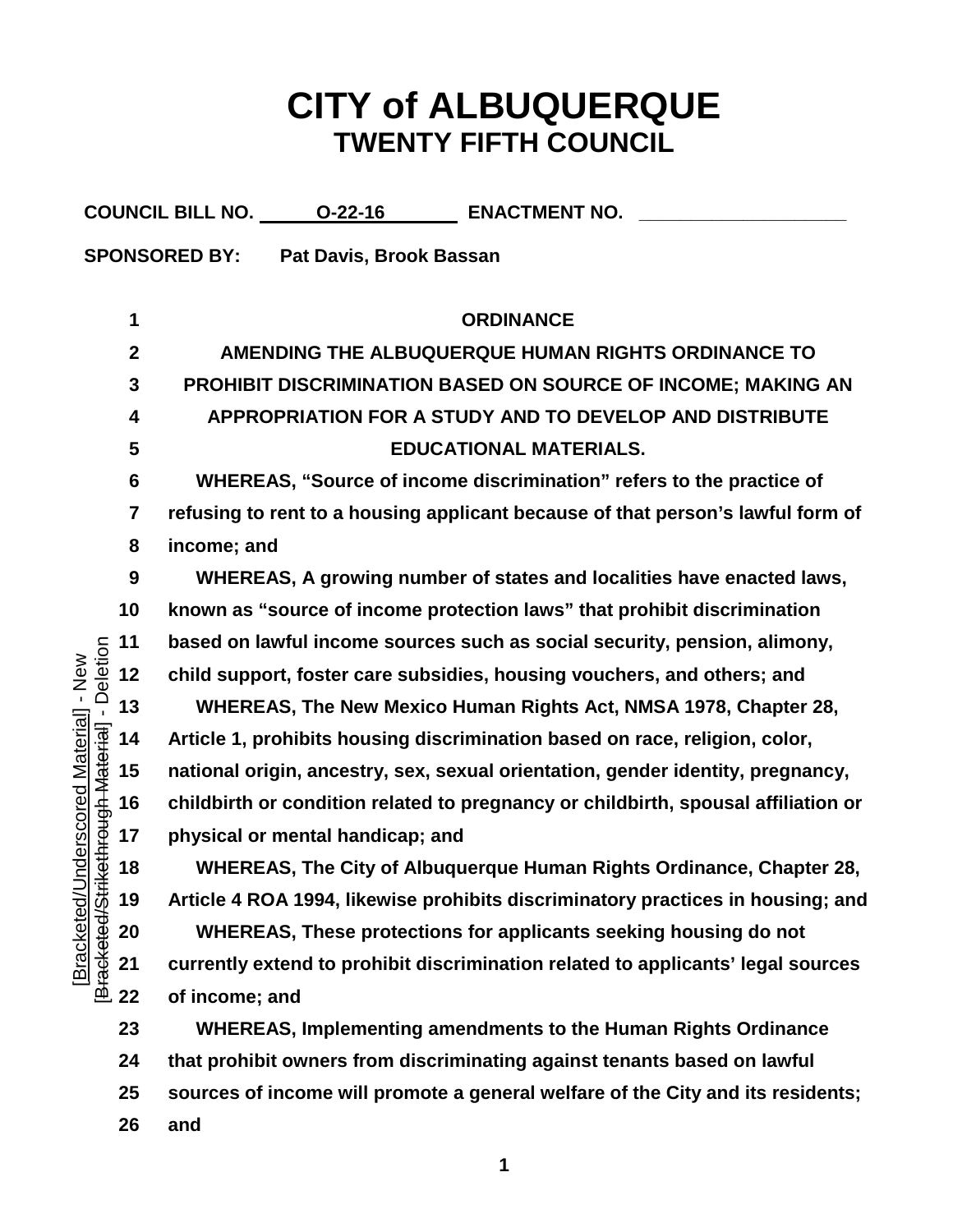**WHEREAS, The availability of safe and affordable housing is an essential component of individual and community well-being; and**

 **WHEREAS, Because applicants for housing are regularly asked to disclose their source of income in consideration of their ability to meet income requirements, this prohibition would also ensure that applicants with supplemental income are not denied access to housing opportunities; and WHEREAS, The City of Albuquerque is currently facing a housing crisis and participants of the Section 8 Housing Choice Voucher program are routinely unable to find housing despite eligibility for the program, and; WHEREAS, Prohibiting source of income discrimination will help expand the housing choices available to voucher holders and increase equitable access to housing opportunities for renters in our City. BE IT ORDAINED BY THE COUNCIL, THE GOVERNING BODY OF THE CITY OF** 

**ALBUQUERQUE:** 

 **SECTION 1. Section 11-3-3, the "Definitions" Section of the Human Rights Ordinance, is hereby amended as follows:**

**"§ 11-3-3 DEFINITIONS.**

 **For the purpose of this article, the following definitions shall apply unless the context clearly indicates or requires a different meaning.**

**BOARD. The Human Rights Board.**

 **COMMERCIAL SPACE. Any space in a building, structure, or portion thereof, which is used or occupied or intended to be occupied for the manufacture, sale, resale, processing, reprocessing, displaying, storing, handling, garaging, or distribution of personal property; and any space which is used or occupied as a separate business or professional unit or office in any building, structure, or portion thereof.**

 **CULTURAL HEADDRESS. Includes, but is not limited to, burkas, hijabs, head wraps, head scarves, or other headdresses used as part of an individual's personal cultural or religious beliefs.**

**EMPLOYEE. Any person in the employ of an employer.**

 **EMPLOYER. Any person employing one or more persons acting for an employer.**

Bracketed/Strikethrough Material] - Deletion [Bracketed/Strikethrough Material] - Deletion Bracketed/Underscored Material] - New [Bracketed/Underscored Material] - New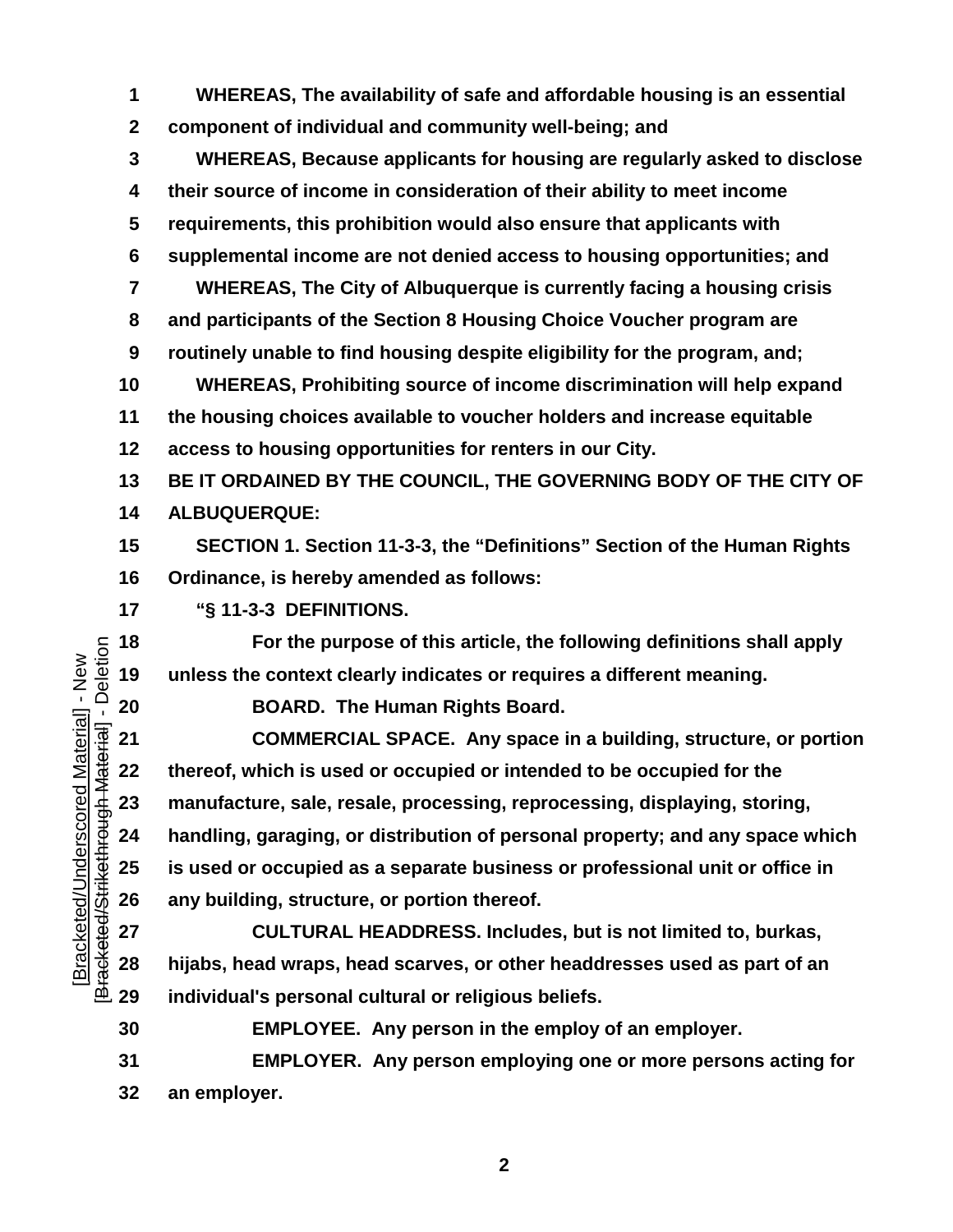**EMPLOYMENT AGENCY. Any person regularly undertaking with or without compensation to procure opportunities to work or to procure, recruit, or refer employees.**

 **HOUSING ACCOMMODATION. Any building or portion of a building which is constructed or to be constructed, which is used or intended for use as the residence or sleeping place of any individual.**

 **LABOR ORGANIZATION. Any organization which exists for the purpose in whole or in part of collective bargaining or of dealing with employers concerning grievances, terms or conditions of employment or of other mutual aid or protection in connection with employment.**

 **[MINIMUM INCOME REQUIREMENT. A requirement set by an owner relating to the amount of income a prospective tenant must receive in a prescribed period of time and used to determine the prospective tenant's ability to pay rent.]**

 **PERSON. One or more individuals, a partnership, association, [company,] organization, corporation, joint venture, legal representative, trustee, receiver, cooperative, or the city and any governmental unit created and/or sponsored by the city. Where any reference to the masculine is present, he or she, her or him, his or her or person (as in chairperson vs. chairman) should be in its place.**

 **PHYSICALLY HANDICAPPED. Any person who, because of accident, illness, congenital condition or other condition of health, experiences any impairment in sight, hearing, touch, taste, smell, motor skills or appearance.**

 **PUBLIC ACCOMMODATION. Any establishment that provides or offers its services, facilities, accommodations or goods to the public, but does not include a bona fide private club or other place or establishment which is by its nature and use distinctly private.**

 **RACE. Includes, but is not limited to, traits historically and commonly associated with race or ethnicity, including hair types, hair texture, volume of hair, length of hair, protective hairstyles, or cultural headdresses.**

 **RACE RELATED HAIRSTYLE. Includes, but is not limited to, those hairstyles necessitated by, or resulting from, the characteristics of a hair** 

Bracketed/Strikethrough Material] - Deletion [Bracketed/Strikethrough Material] - Deletion Bracketed/Underscored Material] - New [Bracketed/Underscored Material] - New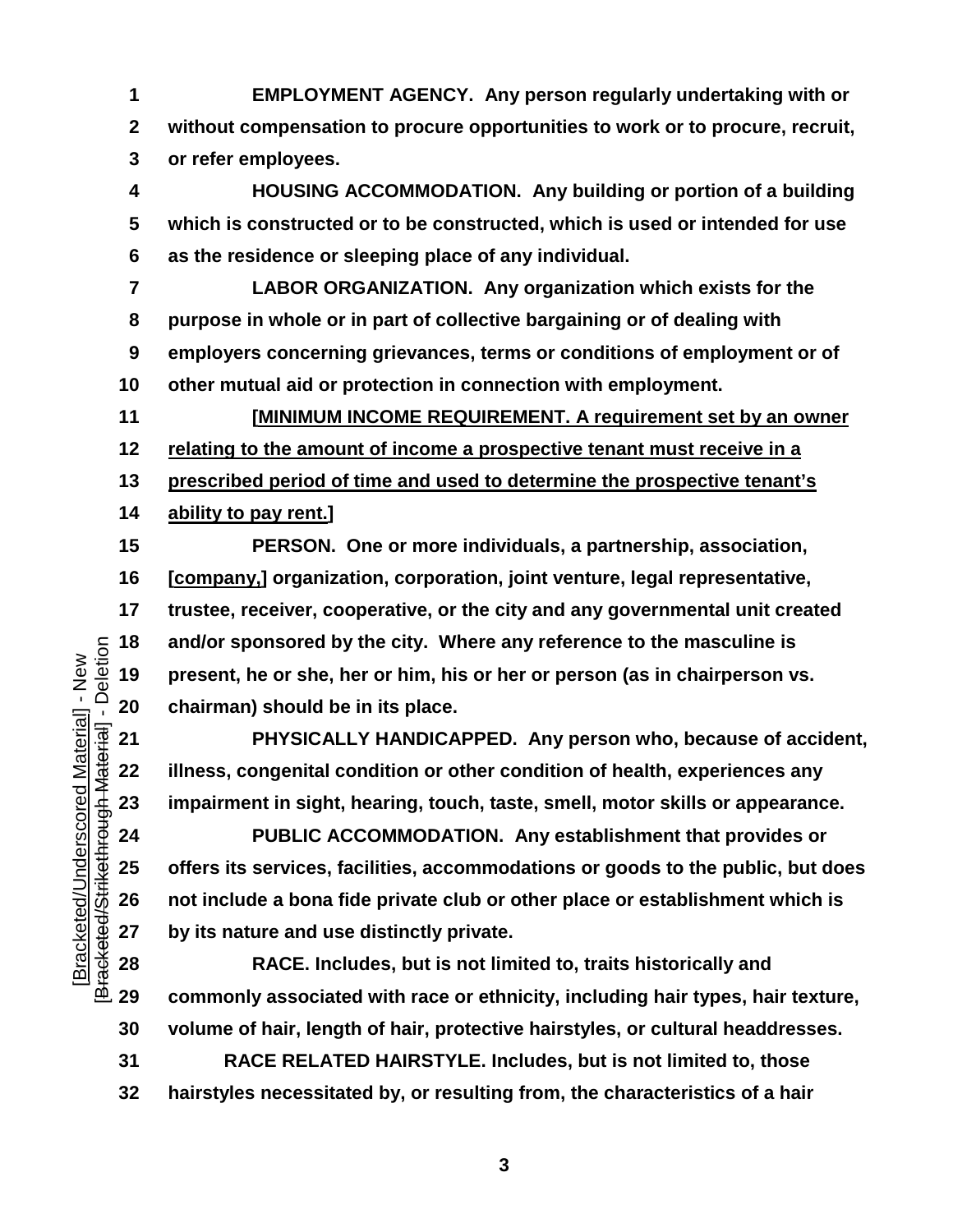**texture associated with race, such as braids, locs, afros, tight coils or curls, bantu knots, and twists. REAL PROPERTY. Lands, leaseholds and tenements. [SOURCE OF INCOME. Any lawful and verifiable source of money and program requirements of such funding, paid directly to or on behalf of a renter or buyer of housing, including, but not limited to: (1) Income from a lawful profession, occupation, or job; (2) Income derived from social security or any form of federal, state, or local public assistance or housing assistance, including a housing choice voucher issued pursuant to Section 8 of the United States Housing Act of 1937, or any other form of housing assistance payment or credit, whether or not such income or credit is paid or attributed directly to a landlord and even if such income includes additional federal, state, or local requirements including but not limited to required inspections and contracting with the agency administering the public assistance program; or (3) A gift, inheritance, pension, annuity, alimony, child support, foster care subsidies, or any other consideration or benefit.] UNLAWFUL DISCRIMINATORY PRACTICE. Those unlawful practices and acts as specified in § 11-3-7." SECTION 2. Section 11-3-7, the "Unlawful Discriminatory Practice" Section of the Human Rights Ordinance, is hereby amended as follows: "§ 11-3-7 UNLAWFUL DISCRIMINATORY PRACTICE. It is unlawful discriminatory practice and a violation of this article for: (A) An employer, unless based on a bona fide occupational qualification, to refuse to hire, to discharge, to promote or demote or to discriminate in compensation or terms and conditions of employment, against any person otherwise qualified, because of race, color, religion, sex, national** 

 **origin or ancestry, age, race related hairstyle, the use of a cultural headdress, or physical handicap.**

[Bracketed/Underscored Material] - New [Bracketed/Strikethrough Material] - Deletion

Bracketed/Strikethrough Material] - Deletion Bracketed/Underscored Material] - New

> **(B) A labor organization to exclude an individual or to expel or otherwise discriminate against any of its members or against any employer or employee because of race, color, religion, sex, national origin or ancestry,**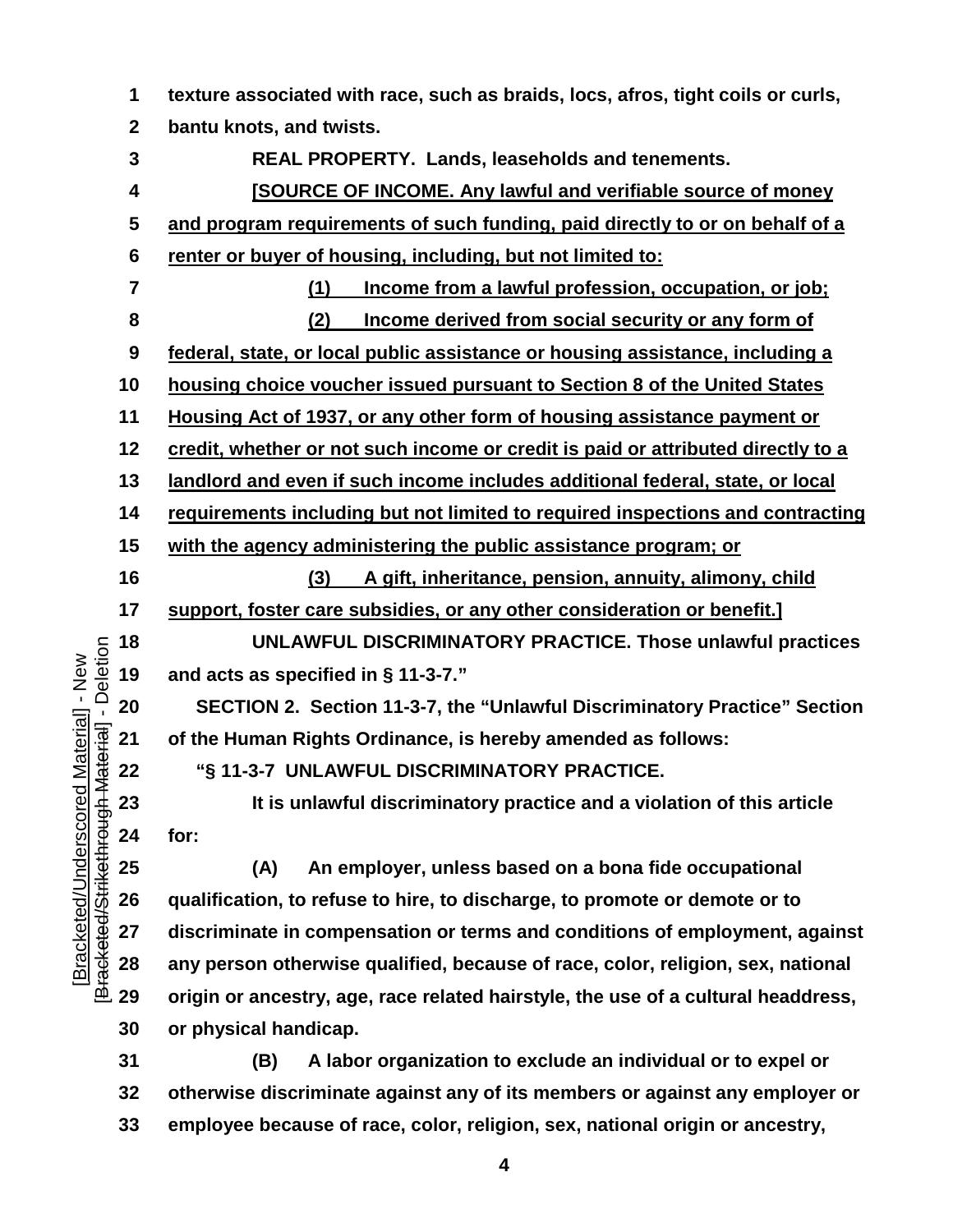**age, race related hairstyle, the use of a cultural headdress, or physical handicap.**

 **(C) Any employer, labor organization, or any other person to refuse to admit or employ any individual in any program established to provide an apprenticeship or other training or retraining because of race, color, religion, sex, national origin or ancestry, age, race related hairstyle, the use of a cultural headdress, or physical handicap.**

 **(D) Any employer, labor organization, or any other person to print or circulate or cause to be printed or circulated any statement, advertisement, or publication or to use any form of application for employment or membership, or to make any inquiry regarding prospective employment or membership which expresses, directly or indirectly, any limitation, specification, or discrimination as to race, color, religion, sex, national origin or ancestry, age, race related hairstyle, the use of a cultural headdress, or physical handicap, unless based on a bona fide occupational qualification.**

 **(E) An employment agency to refuse to list and properly classify for employment or to refer an individual for employment in a known available job for which the individual is otherwise qualified because of race, religion, color, national origin, ancestry, age, sex, race related hairstyle, the use of a cultural headdress, or any physical or mental handicap unless based on a bona fide occupational qualification; or to comply with a request from an employer for referral of applicants for employment if the request indicates either directly or indirectly that the employer discriminates in employment on the basis of race, religion, color, national origin, ancestry, sex, race related hairstyle, the use of a cultural headdress, or physical or mental handicap unless based on a bona fide occupational qualification.**

 **(F) Any person who provides any public accommodation to make a distinction, directly or indirectly, in offering or refusing to offer its services, facilities, accommodations or goods to any individual because of race, color, religion, sex, race related hairstyle, the use of a cultural headdress, national origin or ancestry, or physical handicap.**

[Bracketed/Underscored Material] - New [Bracketed/Strikethrough Material] - Deletion

Bracketed/Strikethrough Material] - Deletion Bracketed/Underscored Material] - New

**(G) Any person to:**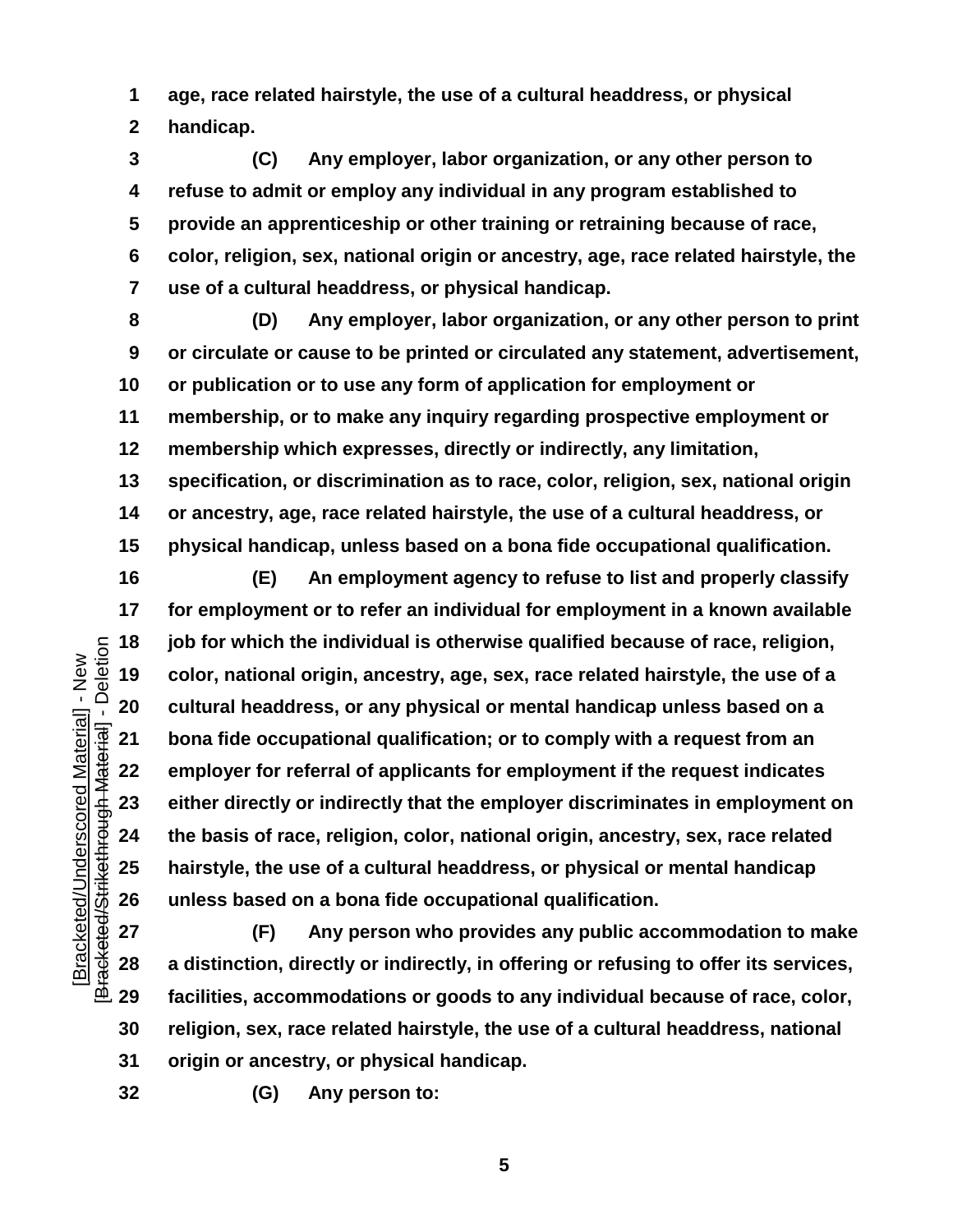**(1) Refuse to sell, rent, assign, lease or sublease, or offer for sale, rental, lease or sublease, or assignment, any housing accommodation, commercial space or real property to any individual, or [discriminate against any person in the terms, conditions, or privileges of the sale, rental, lease or sublease, or assignment of any housing accommodation, commercial space, or real property, or] to refuse to negotiate for the sale, rental, lease, assignment or sublease of any housing accommodation, commercial space or real property, or in the provision of facilities or services in connection therewith, because of race, color, religion, sex, race related hairstyle, the use of a cultural headdress, national origin or ancestry, [source of income or the requirements of any program providing the source of income,] or physical handicap.**

 **(2) Print, circulate, display or mail, or cause to be printed, circulated, displayed or mailed, any statement, advertisement, publication or sign or use any form of application for the purchase, rental, lease, assignment or sublease of any housing accommodation, commercial space or real property, or to make any record or inquiry regarding the prospective purchase, rental, lease, assignment or sublease of any housing accommodation, commercial space or real property which expresses any preference, limitation or discrimination as to race, color, religion, sex, race related hairstyle, the use of a cultural headdress, national origin or ancestry, [source of income,] or physical handicap.**

 **[(3) Represent to any person, because of race, color, religion, sex, race related hairstyle, the use of a cultural headdress, national origin or ancestry, source of income or because of the requirements of any program providing the source of income, or physical handicap, that any dwelling is not available for inspection, sale, or rental when the dwelling is available;** 

 **(4) In determining whether the prospective tenant meets minimum income requirements, exclude from the calculation any lawful and verifiable source of income received by the applicant; or (5) Impose additional requirements on a tenant or a** 

**prospective tenant whose rent is to be subsidized by a third party not imposed**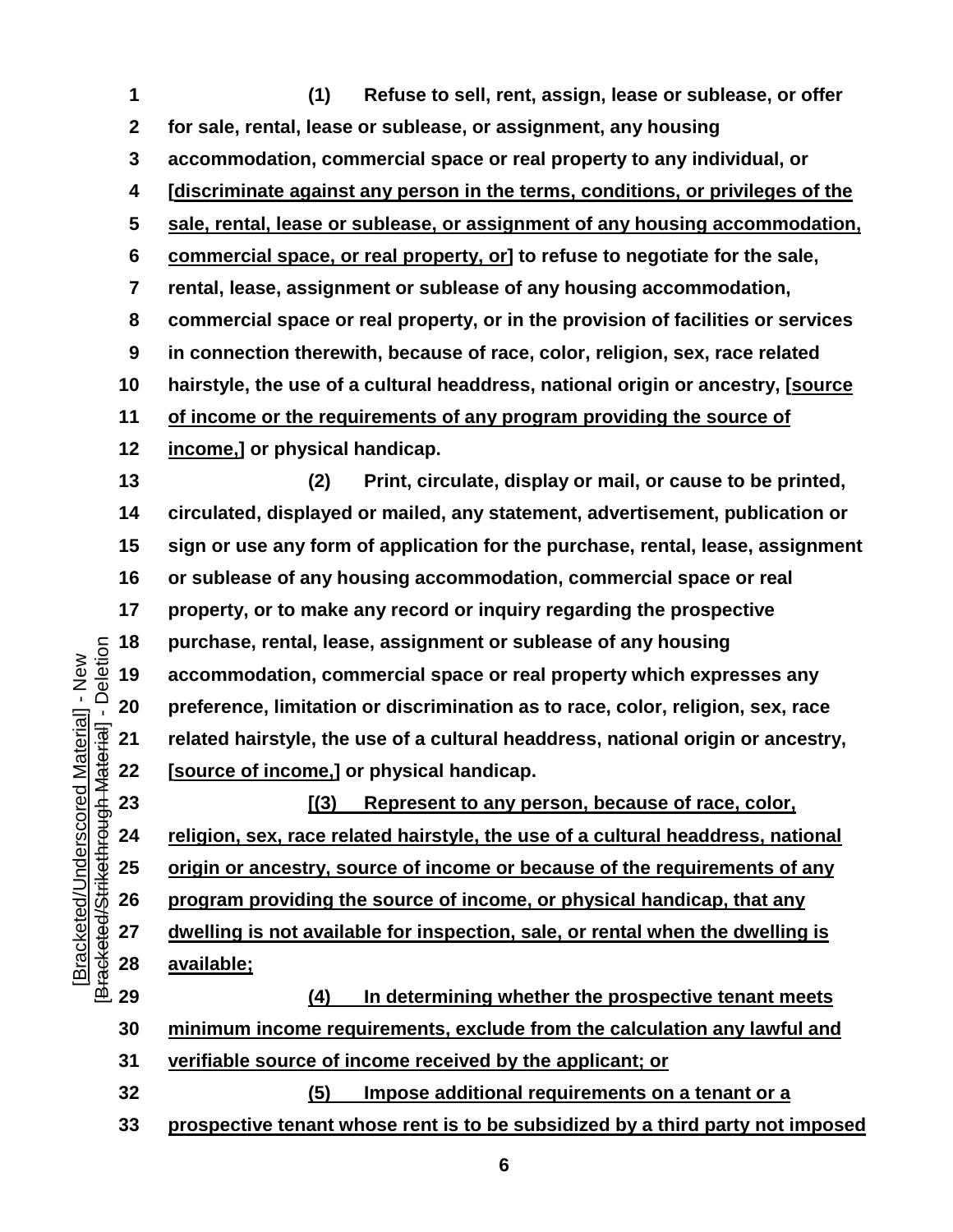**on other tenants, such as, but not limited to, additional security deposits or** 

**requirements to maintain renter's insurance; provided that nothing in this** 

**section shall be construed as a prohibition against a property owner or** 

**manager conducting an income or credit inquiry on a prospective tenant.]**

 **(H) Any person to whom application is made for financial assistance for the acquisition, construction, rehabilitation, repair or maintenance of any housing accommodation, commercial space or real property, to:**

 **(1) Consider race, color, religion, sex, race related hairstyle, the use of a cultural headdress, national origin or ancestry or physical handicap in the granting, withholding, extending, modifying or renewing, or in the fixing of the rates, terms, conditions or provisions of any financial assistance, or in the extension of services in connection with the request for financial assistance; and**

 **(2) Use any form of application for financial assistance or to make any record or inquiry in connection with applications for financial assistance which expresses, directly or indirectly, any limitation, specification or discrimination as to race, color, religion, sex, race related hairstyle, the use of a cultural headdress, national origin or ancestry or physical handicap.**

Bracketed/Strikethrough Material] - Deletion [Bracketed/Strikethrough Material] - Deletion Bracketed/Underscored Material] - New [Bracketed/Underscored Material] - New

**(I) Any person or employer to:**

 **(1) Aid, abet, incite, compel or coerce the doing of any unlawful discriminatory practice or to attempt to do so.**

 **(2) Engage in any form of threats, reprisals or discrimination against any person who has opposed unlawful discriminatory practices or has filed a complaint, testified or participated in any proceeding under this article.**

 **(3) Willfully obstruct or prevent any person from complying with the provisions of this article or to resist, prevent, impede or interface with the Board or any of its members, staff or representatives in the performance of their duties under this article."**

 **SECTION 3. SEVERABILITY. If any section, paragraph, sentence, clause, word or phrase of this Ordinance is for any reason held to be invalid or unenforceable by any court of competent jurisdiction, such decision shall not**